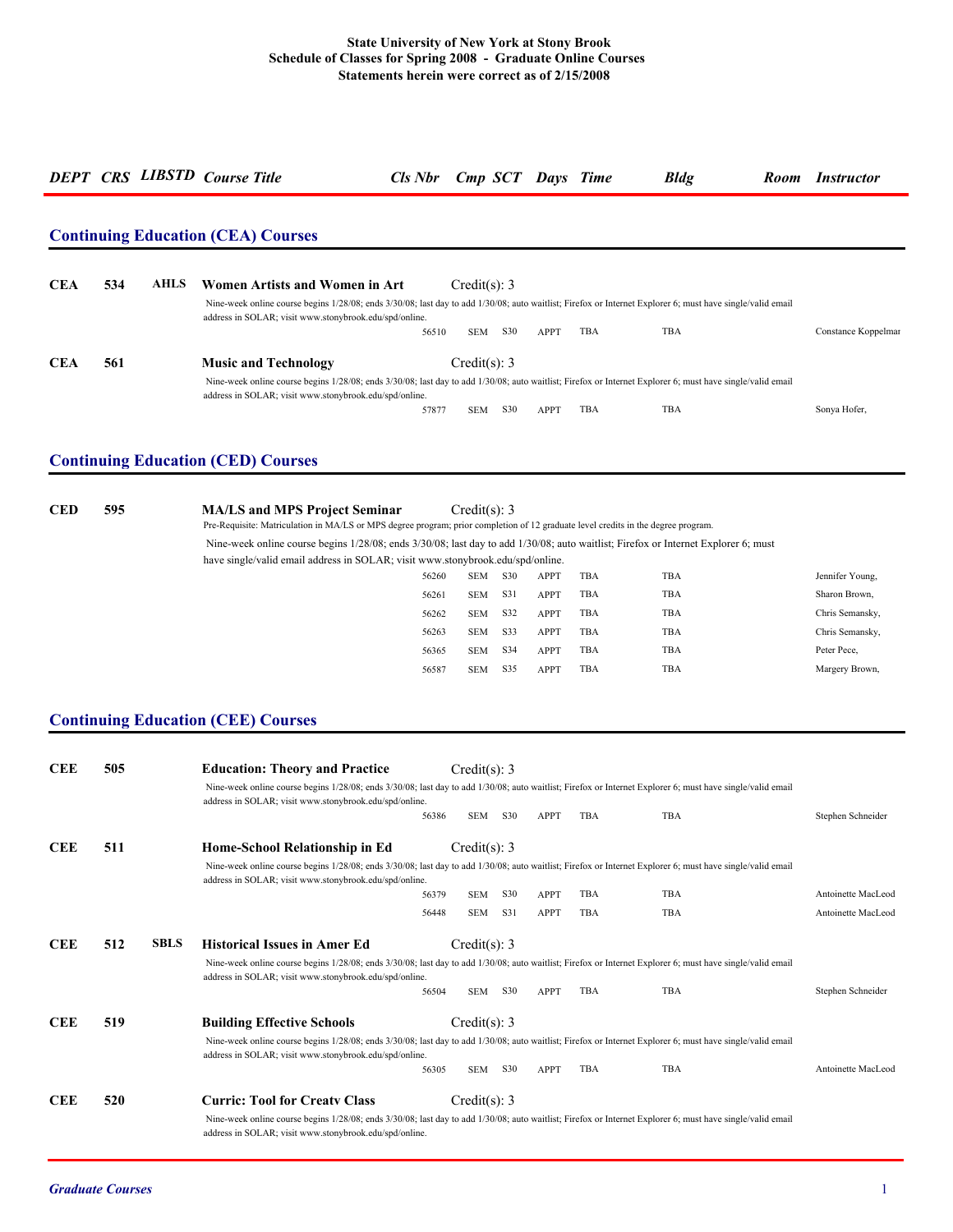| <b>CEE</b> | 520 | <b>Curric: Tool for Creaty Class</b><br>Nine-week online course begins 1/28/08; ends 3/30/08; last day to add 1/30/08; auto waitlist; Firefox or Internet Explorer 6; must have single/valid email<br>address in SOLAR; visit www.stonybrook.edu/spd/online. |       | Credit(s): 3 |                 |             |            |     |              |
|------------|-----|--------------------------------------------------------------------------------------------------------------------------------------------------------------------------------------------------------------------------------------------------------------|-------|--------------|-----------------|-------------|------------|-----|--------------|
|            |     |                                                                                                                                                                                                                                                              | 56264 | <b>SEM</b>   | S <sub>30</sub> | <b>APPT</b> | <b>TBA</b> | TBA | Paul Baker,  |
| <b>CEE</b> | 565 | <b>Human Development</b>                                                                                                                                                                                                                                     |       | Credit(s): 3 |                 |             |            |     |              |
|            |     | Nine-week online course begins 1/28/08; ends 3/30/08; last day to add 1/30/08; auto waitlist; Firefox or Internet Explorer 6; must have single/valid email<br>address in SOLAR; visit www.stonybrook.edu/spd/online.                                         |       |              |                 |             |            |     |              |
|            |     |                                                                                                                                                                                                                                                              | 56266 | <b>SEM</b>   | S <sub>30</sub> | APPT        | <b>TBA</b> | TBA | Frank Rizza, |

## **Continuing Education (CEF) Courses**

| <b>CEF</b> | 515 | <b>SBLS</b> | <b>Family &amp; TV: Impact on Children</b>                                                                                                                                                                           |       | Credit(s): 3 |            |             |            |     |                   |
|------------|-----|-------------|----------------------------------------------------------------------------------------------------------------------------------------------------------------------------------------------------------------------|-------|--------------|------------|-------------|------------|-----|-------------------|
|            |     |             | Nine-week online course begins 1/28/08; ends 3/30/08; last day to add 1/30/08; auto waitlist; Firefox or Internet Explorer 6; must have single/valid email<br>address in SOLAR; visit www.stonybrook.edu/spd/online. |       |              |            |             |            |     |                   |
|            |     |             |                                                                                                                                                                                                                      | 56571 | <b>SEM</b>   | S30        | <b>APPT</b> | TBA        | TBA | Jennifer Young,   |
|            |     |             |                                                                                                                                                                                                                      | 57814 | <b>SEM</b>   | S31        | <b>APPT</b> | TBA        | TBA | Jennifer Young,   |
| <b>CEF</b> | 554 |             | <b>Teachers as Leaders</b>                                                                                                                                                                                           |       | Credit(s): 3 |            |             |            |     |                   |
|            |     |             | Nine-week online course begins 1/28/08; ends 3/30/08; last day to add 1/30/08; auto waitlist; Firefox or Internet Explorer 6; must have single/valid email<br>address in SOLAR; visit www.stonybrook.edu/spd/online. |       |              |            |             |            |     |                   |
|            |     |             |                                                                                                                                                                                                                      | 56454 | <b>SEM</b>   | <b>S30</b> | <b>APPT</b> | <b>TBA</b> | TBA | Edgar Daniels,    |
|            |     |             |                                                                                                                                                                                                                      |       |              |            |             |            |     | Kathleen Cassidy, |
| <b>CEF</b> | 557 |             | Class Mgt. - Secnd Edu                                                                                                                                                                                               |       | Credit(s): 3 |            |             |            |     |                   |
|            |     |             | Nine-week online course begins 1/28/08; ends 3/30/08; last day to add 1/30/08; auto waitlist; Firefox or Internet Explorer 6; must have single/valid email<br>address in SOLAR; visit www.stonybrook.edu/spd/online. |       |              |            |             |            |     |                   |
|            |     |             |                                                                                                                                                                                                                      | 56436 | <b>SEM</b>   | <b>S30</b> | <b>APPT</b> | <b>TBA</b> | TBA | Francesco Varuolo |
|            |     |             |                                                                                                                                                                                                                      | 58229 | <b>SEM</b>   | S31        | <b>APPT</b> | <b>TBA</b> | TBA | Francesco Varuolo |
| <b>CEF</b> | 558 |             | Cls Mgmt Strat & Reflect K-12                                                                                                                                                                                        |       | Credit(s): 3 |            |             |            |     |                   |
|            |     |             | Nine-week online course begins 1/28/08; ends 3/30/08; last day to add 1/30/08; auto waitlist; Firefox or Internet Explorer 6; must have single/valid email<br>address in SOLAR; visit www.stonybrook.edu/spd/online. |       |              |            |             |            |     |                   |
|            |     |             |                                                                                                                                                                                                                      | 56410 | <b>SEM</b>   | S30        | <b>APPT</b> | <b>TBA</b> | TBA | Paul Baker,       |

### **Continuing Education (CEG) Courses**

| <b>CEG</b> | 520 | <b>AHLS</b> | American Literature & Environm<br>Nine-week online course begins 1/28/08; ends 3/30/08; last day to add 1/30/08; auto waitlist; Firefox or Internet Explorer 6; must have single/valid email<br>address in SOLAR; visit www.stonybrook.edu/spd/online. | Credit(s): $3$ |     |             |            |            |                  |
|------------|-----|-------------|--------------------------------------------------------------------------------------------------------------------------------------------------------------------------------------------------------------------------------------------------------|----------------|-----|-------------|------------|------------|------------------|
|            |     |             | 56267                                                                                                                                                                                                                                                  | <b>SEM</b>     | S30 | <b>APPT</b> | <b>TBA</b> | TBA        | Sharon Brown,    |
| <b>CEG</b> | 526 | <b>AHLS</b> | <b>Literature and Society</b>                                                                                                                                                                                                                          | Credit(s): 3   |     |             |            |            |                  |
|            |     |             | Nine-week online course begins 1/28/08; ends 3/30/08; last day to add 1/30/08; auto waitlist; Firefox or Internet Explorer 6; must have single/valid email<br>address in SOLAR; visit www.stonybrook.edu/spd/online.                                   |                |     |             |            |            |                  |
|            |     |             | 56268                                                                                                                                                                                                                                                  | <b>SEM</b>     | S30 | <b>APPT</b> | <b>TBA</b> | <b>TBA</b> | Jennifer Young,  |
| <b>CEG</b> | 529 | <b>SBLS</b> | <b>Anthropology &amp; Museums: Exibits</b>                                                                                                                                                                                                             | Credit(s): $3$ |     |             |            |            |                  |
|            |     |             | Nine-week online course begins 1/28/08; ends 3/30/08; last day to add 1/30/08; auto waitlist; Firefox or Internet Explorer 6; must have single/valid email<br>address in SOLAR; visit www.stonybrook.edu/spd/online.                                   |                |     |             |            |            |                  |
|            |     |             | 56575                                                                                                                                                                                                                                                  | <b>SEM</b>     | S30 | APPT        | TBA        | TBA        | Katherine Mitra, |
| <b>CEG</b> | 537 | <b>AHLS</b> | <b>Immigration Experience in Lit</b>                                                                                                                                                                                                                   | Credit(s): $3$ |     |             |            |            |                  |
|            |     |             | Nine-week online course begins 1/28/08; ends 3/30/08; last day to add 1/30/08; auto waitlist; Firefox or Internet Explorer 6; must have single/valid email<br>address in SOLAR; visit www.stonybrook.edu/spd/online.                                   |                |     |             |            |            |                  |
|            |     |             | 56470                                                                                                                                                                                                                                                  | <b>SEM</b>     | S30 | APPT        | <b>TBA</b> | TBA        | Eva Bovi,        |

### **Continuing Education (CEI) Courses**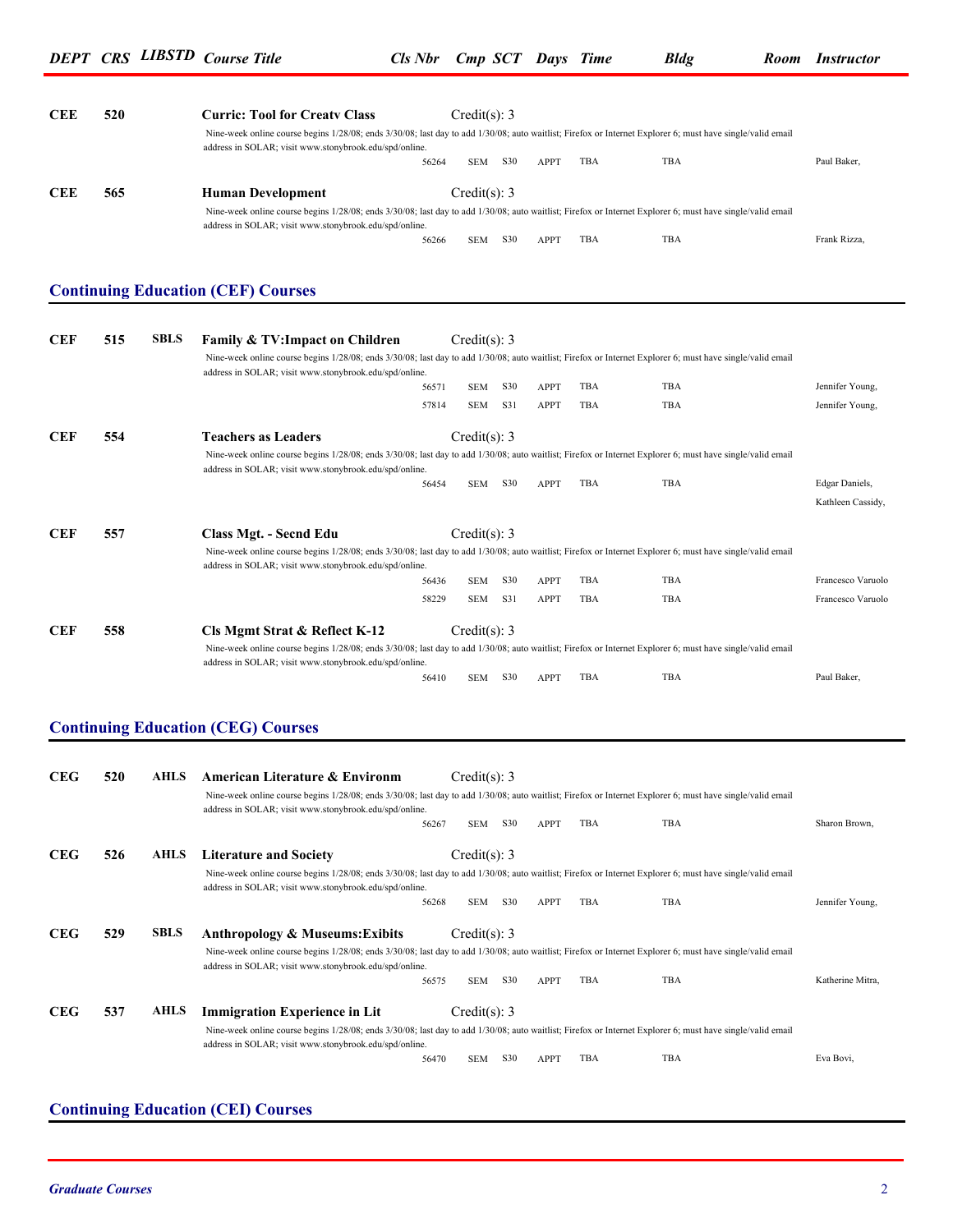| <b>CEI</b> | 504 | $SB_A$      | <b>Human Behav as Rational Action</b>                                                                                                                                                                                | Credit(s): 3   |         |             |     |     |                   |
|------------|-----|-------------|----------------------------------------------------------------------------------------------------------------------------------------------------------------------------------------------------------------------|----------------|---------|-------------|-----|-----|-------------------|
|            |     |             | Nine-week online course begins 1/28/08; ends 3/30/08; last day to add 1/30/08; auto waitlist; Firefox or Internet Explorer 6; must have single/valid email                                                           |                |         |             |     |     |                   |
|            |     |             | address in SOLAR; visit www.stonybrook.edu/spd/online.<br>58064                                                                                                                                                      | SEM            | S30     | APPT        | TBA | TBA | Kevin Shannon,    |
|            |     |             |                                                                                                                                                                                                                      |                |         |             |     |     |                   |
| <b>CEI</b> | 505 | $SB_A$      | <b>SOC SCI METHODOLOGY</b>                                                                                                                                                                                           | Credit(s): $3$ |         |             |     |     |                   |
|            |     |             | Nine-week online course begins 1/28/08; ends 3/30/08; last day to add 1/30/08; auto waitlist; Firefox or Internet Explorer 6; must have single/valid email<br>address in SOLAR; visit www.stonybrook.edu/spd/online. |                |         |             |     |     |                   |
|            |     |             | 56450                                                                                                                                                                                                                |                | SEM S30 | APPT        | TBA | TBA | Seth Forman,      |
| <b>CEI</b> | 506 | <b>SBLS</b> | <b>Understanding Other Cultures</b>                                                                                                                                                                                  | Credit(s): $3$ |         |             |     |     |                   |
|            |     |             | Nine-week online course begins 1/28/08; ends 3/30/08; last day to add 1/30/08; auto waitlist; Firefox or Internet Explorer 6; must have single/valid email                                                           |                |         |             |     |     |                   |
|            |     |             | address in SOLAR; visit www.stonybrook.edu/spd/online.                                                                                                                                                               |                |         |             |     |     |                   |
|            |     |             | 56381                                                                                                                                                                                                                | SEM            | S30     | APPT        | TBA | TBA | Katherine Mitra,  |
| <b>CEI</b> | 511 | <b>NSLS</b> | <b>Modern Commun: Tech Systems</b>                                                                                                                                                                                   | Credit(s): 3   |         |             |     |     |                   |
|            |     |             | Nine-week online course begins 1/28/08; ends 3/30/08; last day to add 1/30/08; auto waitlist; Firefox or Internet Explorer 6; must have single/valid email                                                           |                |         |             |     |     |                   |
|            |     |             | address in SOLAR; visit www.stonybrook.edu/spd/online.                                                                                                                                                               |                |         |             |     |     |                   |
|            |     |             | 56272                                                                                                                                                                                                                |                | SEM S31 | APPT        | TBA | TBA | Albert Pisano,    |
| <b>CEI</b> | 531 | AHLS        | <b>Cult Divers: Amer Musicals</b>                                                                                                                                                                                    | Credit(s): $3$ |         |             |     |     |                   |
|            |     |             | Nine-week online course begins 1/28/08; ends 3/30/08; last day to add 1/30/08; auto waitlist; Firefox or Internet Explorer 6; must have single/valid email                                                           |                |         |             |     |     |                   |
|            |     |             | address in SOLAR; visit www.stonybrook.edu/spd/online.<br>56412                                                                                                                                                      |                | SEM S30 | <b>APPT</b> | TBA | TBA | Marilyn London,   |
| <b>CEI</b> | 533 | AHLS        | <b>Women's Studies in Humanities</b>                                                                                                                                                                                 | Credit(s): $3$ |         |             |     |     |                   |
|            |     |             | Nine-week online course begins 1/28/08; ends 3/30/08; last day to add 1/30/08; auto waitlist; Firefox or Internet Explorer 6; must have single/valid email                                                           |                |         |             |     |     |                   |
|            |     |             | address in SOLAR; visit www.stonybrook.edu/spd/online.                                                                                                                                                               |                |         |             |     |     |                   |
|            |     |             | 56351                                                                                                                                                                                                                | SEM            | S30     | APPT        | TBA | TBA | Kelliann Flores,  |
| <b>CEI</b> | 558 | <b>SBLS</b> | <b>Youth and Gang Violence</b>                                                                                                                                                                                       | Credit(s): $3$ |         |             |     |     |                   |
|            |     |             | Nine-week online course begins 1/28/08; ends 3/30/08; last day to add 1/30/08; auto waitlist; Firefox or Internet Explorer 6; must have single/valid email                                                           |                |         |             |     |     |                   |
|            |     |             | address in SOLAR; visit www.stonybrook.edu/spd/online.<br>56458                                                                                                                                                      | <b>SEM</b>     | S30     | <b>APPT</b> | TBA | TBA | Aldustus Jordan,  |
|            |     |             | 56612                                                                                                                                                                                                                | <b>SEM</b>     | S31     | <b>APPT</b> | TBA | TBA | Aldustus Jordan,  |
|            |     |             |                                                                                                                                                                                                                      |                |         |             |     |     |                   |
| <b>CEI</b> | 564 | <b>SBLS</b> | <b>Afr Amer/Jews: Race Relat</b>                                                                                                                                                                                     | Credit(s): 3   |         |             |     |     |                   |
|            |     |             | Nine-week online course begins 1/28/08; ends 3/30/08; last day to add 1/30/08; auto waitlist; Firefox or Internet Explorer 6; must have single/valid email<br>address in SOLAR; visit www.stonybrook.edu/spd/online. |                |         |             |     |     |                   |
|            |     |             | 56572                                                                                                                                                                                                                |                | SEM S30 | APPT        | TBA | TBA | Seth Forman,      |
| <b>CEI</b> | 585 | <b>SBLS</b> | <b>Principles of Adult Learning</b>                                                                                                                                                                                  | Credit(s): 3   |         |             |     |     |                   |
|            |     |             | Nine-week online course begins 1/28/08; ends 3/30/08; last day to add 1/30/08; auto waitlist; Firefox or Internet Explorer 6; must have single/valid email                                                           |                |         |             |     |     |                   |
|            |     |             | address in SOLAR; visit www.stonybrook.edu/spd/online.                                                                                                                                                               |                | S30     |             | TBA | TBA | Stephen Schneider |
|            |     |             | 56276                                                                                                                                                                                                                | SEM            |         | APPT        |     |     |                   |
| <b>CEI</b> | 588 | <b>SBLS</b> | <b>Children's Development:Adv Sem</b>                                                                                                                                                                                | Credit(s): $3$ |         |             |     |     |                   |
|            |     |             | Nine-week online course begins 1/28/08; ends 3/30/08; last day to add 1/30/08; auto waitlist; Firefox or Internet Explorer 6; must have single/valid email<br>address in SOLAR; visit www.stonybrook.edu/spd/online. |                |         |             |     |     |                   |
|            |     |             | 58204                                                                                                                                                                                                                |                | SEM S30 | APPT        | TBA | TBA | Adela Apetroaia,  |
| <b>CEI</b> | 596 | SB B        | <b>Sem Leadership in Organizatns</b>                                                                                                                                                                                 | Credit(s): $3$ |         |             |     |     |                   |
|            |     |             | Nine-week online course begins 1/28/08; ends 3/30/08; last day to add 1/30/08; auto waitlist; Firefox or Internet Explorer 6; must have single/valid email                                                           |                |         |             |     |     |                   |
|            |     |             | address in SOLAR; visit www.stonybrook.edu/spd/online.                                                                                                                                                               |                |         |             |     |     |                   |
|            |     |             | 56299                                                                                                                                                                                                                | SEM            | S30     | APPT        | TBA | TBA | Kevin Shannon,    |
| <b>CEI</b> | 597 | <b>NSLS</b> | <b>Biomedical Ethics</b>                                                                                                                                                                                             | Credit(s): 3   |         |             |     |     |                   |
|            |     |             | Nine-week online course begins 1/28/08; ends 3/30/08; last day to add 1/30/08; auto waitlist; Firefox or Internet Explorer 6; must have single/valid email                                                           |                |         |             |     |     |                   |
|            |     |             | address in SOLAR; visit www.stonybrook.edu/spd/online.<br>56380                                                                                                                                                      | SEM            | S30     | APPT        | TBA | TBA | John Coulehan,    |
|            |     |             |                                                                                                                                                                                                                      |                |         |             |     |     |                   |

# **Continuing Education (CEJ) Courses**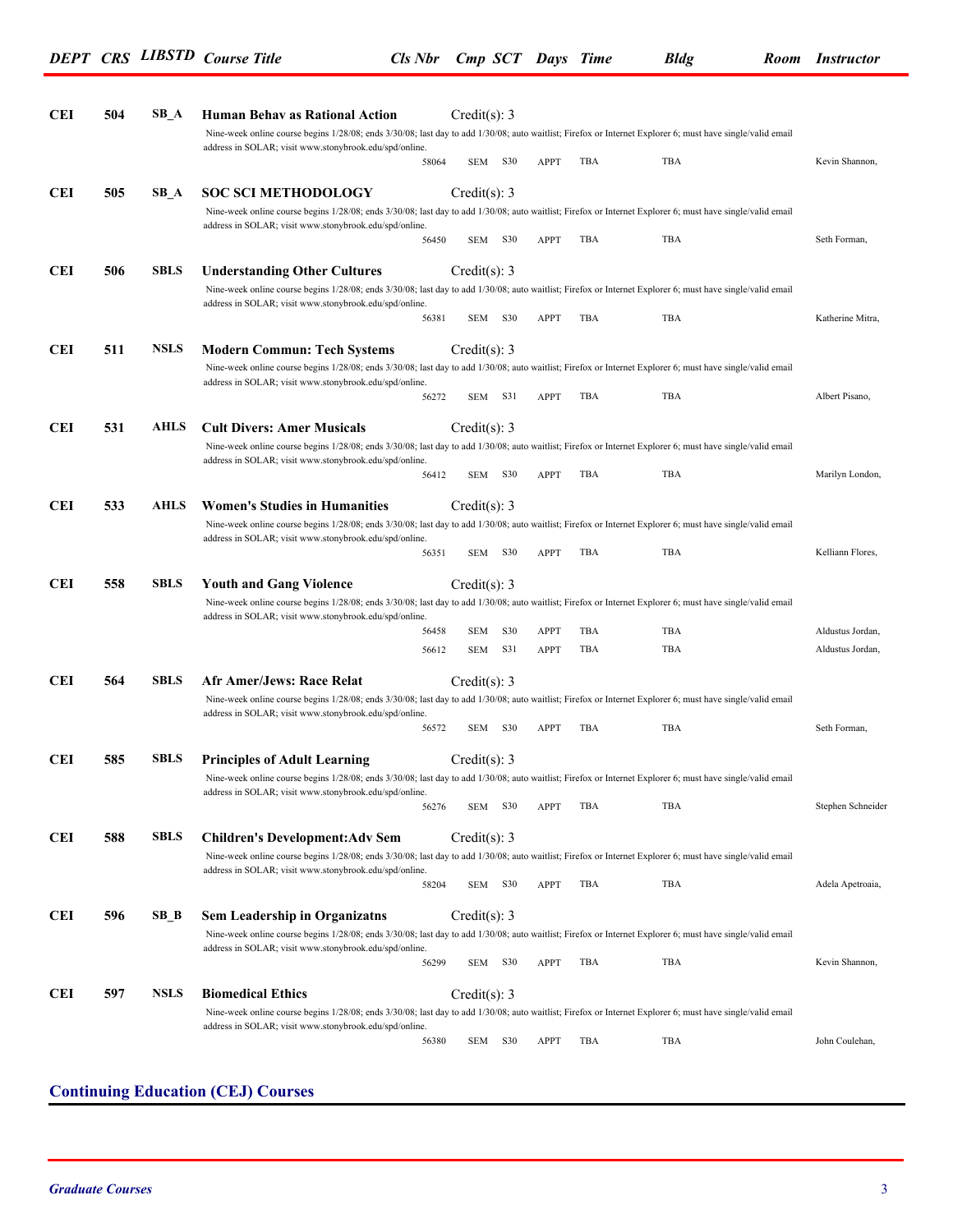| <b>CEJ</b>                             | 536 | <b>AHLS</b> | <b>Death/Dying:A Literary Journey</b>                                                                                                                                                                                |       | Credit(s): $3$ |     |             |            |     |                    |
|----------------------------------------|-----|-------------|----------------------------------------------------------------------------------------------------------------------------------------------------------------------------------------------------------------------|-------|----------------|-----|-------------|------------|-----|--------------------|
|                                        |     |             | Nine-week online course begins 1/28/08; ends 3/30/08; last day to add 1/30/08; auto waitlist; Firefox or Internet Explorer 6; must have single/valid email<br>address in SOLAR; visit www.stonybrook.edu/spd/online. |       |                |     |             |            |     |                    |
|                                        |     |             |                                                                                                                                                                                                                      | 56496 | SEM S30        |     | APPT        | TBA        | TBA | Lee-Grace Cannella |
|                                        |     | <b>SBLS</b> |                                                                                                                                                                                                                      |       |                |     |             |            |     |                    |
| <b>CEJ</b>                             | 588 |             | <b>Comparative Study Amer Ethnic</b><br>Nine-week online course begins 1/28/08; ends 3/30/08; last day to add 1/30/08; auto waitlist; Firefox or Internet Explorer 6; must have single/valid email                   |       | Credit(s): 3   |     |             |            |     |                    |
|                                        |     |             | address in SOLAR; visit www.stonybrook.edu/spd/online.                                                                                                                                                               |       |                |     |             |            |     |                    |
|                                        |     |             | #ITALIAN AMERICANS                                                                                                                                                                                                   | 56377 | SEM S31        |     | APPT        | TBA        | TBA | George Guida,      |
|                                        |     |             |                                                                                                                                                                                                                      |       |                |     |             |            |     |                    |
|                                        |     |             | <b>Continuing Education (CEN) Courses</b>                                                                                                                                                                            |       |                |     |             |            |     |                    |
|                                        |     |             |                                                                                                                                                                                                                      |       |                |     |             |            |     |                    |
| <b>CEN</b>                             | 557 | <b>NSLS</b> | <b>Statistics and Society</b>                                                                                                                                                                                        |       | Credit(s): 3   |     |             |            |     |                    |
|                                        |     |             | Nine-week online course begins 1/28/08; ends 3/30/08; last day to add 1/30/08; auto waitlist; Firefox or Internet Explorer 6; must have single/valid email                                                           |       |                |     |             |            |     |                    |
|                                        |     |             | address in SOLAR; visit www.stonybrook.edu/spd/online.                                                                                                                                                               | 56468 | <b>SEM</b>     | S30 | <b>APPT</b> | <b>TBA</b> | TBA | Donald Coscia,     |
|                                        |     |             |                                                                                                                                                                                                                      |       |                |     |             |            |     |                    |
| <b>CEN</b>                             | 580 | NS B        | <b>Socio-Technological Problems</b>                                                                                                                                                                                  |       | Credit(s): $3$ |     |             |            |     |                    |
|                                        |     |             | Nine-week online course begins 1/28/08; ends 3/30/08; last day to add 1/30/08; auto waitlist; Firefox or Internet Explorer 6; must have single/valid email<br>address in SOLAR; visit www.stonybrook.edu/spd/online. |       |                |     |             |            |     |                    |
|                                        |     |             |                                                                                                                                                                                                                      |       |                |     |             |            |     |                    |
|                                        |     |             |                                                                                                                                                                                                                      | 56277 | <b>SEM</b>     | S30 | <b>APPT</b> | TBA        | TBA | Patricia Baker,    |
|                                        |     |             |                                                                                                                                                                                                                      | 56372 | SEM            | S31 | APPT        | TBA        | TBA | Patricia Baker,    |
|                                        |     |             | <b>Continuing Education (CEP) Courses</b>                                                                                                                                                                            |       |                |     |             |            |     |                    |
|                                        | 502 |             | <b>Principles of Coaching</b>                                                                                                                                                                                        |       | Credit(s): 3   |     |             |            |     |                    |
|                                        |     |             | Nine-week online course begins 1/28/08; ends 3/30/08; last day to add 1/30/08; auto waitlist; Firefox or Internet Explorer 6; must have single/valid email                                                           |       |                |     |             |            |     |                    |
|                                        |     |             | address in SOLAR; visit www.stonybrook.edu/spd/online.                                                                                                                                                               |       |                |     |             |            |     |                    |
|                                        |     |             |                                                                                                                                                                                                                      | 56588 | <b>SEM</b>     | S30 | <b>APPT</b> | <b>TBA</b> | TBA | Julia Muller,      |
|                                        | 513 |             | Care & Prevention of Ath Injur                                                                                                                                                                                       |       | Credit(s): 3   |     |             |            |     |                    |
|                                        |     |             | Nine-week online course begins 1/28/08; ends 3/30/08; last day to add 1/30/08; auto waitlist; Firefox or Internet Explorer 6; must have single/valid email                                                           |       |                |     |             |            |     |                    |
|                                        |     |             | address in SOLAR; visit www.stonybrook.edu/spd/online.                                                                                                                                                               | 56433 | <b>SEM</b>     | S30 | <b>APPT</b> | TBA        | TBA | Patricia Patane,   |
|                                        |     |             |                                                                                                                                                                                                                      | 56563 | <b>SEM</b>     | S31 | <b>APPT</b> | TBA        | TBA | Patricia Patane,   |
|                                        |     |             |                                                                                                                                                                                                                      |       |                |     |             |            |     |                    |
|                                        | 518 | <b>NSLS</b> | <b>Exercise and Nutrition</b>                                                                                                                                                                                        |       | Credit(s): 3   |     |             |            |     |                    |
|                                        |     |             | Nine-week online course begins 1/28/08; ends 3/30/08; last day to add 1/30/08; auto waitlist; Firefox or Internet Explorer 6; must have single/valid email<br>address in SOLAR; visit www.stonybrook.edu/spd/online. |       |                |     |             |            |     |                    |
| <b>CEP</b><br><b>CEP</b><br><b>CEP</b> |     |             |                                                                                                                                                                                                                      | 56434 | SEM            | S30 | <b>APPT</b> | TBA        | TBA | Lauren Brand,      |
|                                        |     |             |                                                                                                                                                                                                                      | 57865 | <b>SEM</b>     | S31 | <b>APPT</b> | TBA        | TBA | Wendy Hildebrant,  |
|                                        |     |             |                                                                                                                                                                                                                      | 58111 | <b>SEM</b>     | S32 | <b>APPT</b> | TBA        | TBA | Wendy Hildebrant,  |

 Nine-week online course begins 1/28/08; ends 3/30/08; last day to add 1/30/08; auto waitlist; Firefox or Internet Explorer 6; must have single/valid email address in SOLAR; visit www.stonybrook.edu/spd/online.

56278 SEM S30 APPT TBA TBA Julia Muller,

### **Continuing Education (CEQ) Courses**

| <b>CEO</b> | 501 | <b>Educational Leadership Thry I</b><br>Prerequisite: Matriculation in one of the Educational Leadership Post Master's Certificate programs.<br>Nine-week online course begins 1/28/08; ends 3/30/08; last day to add 1/30/08; auto waitlist; Firefox or Internet Explorer 6; must<br>have single/valid email address in SOLAR; visit www.stonybrook.edu/spd/online. | Credit(s): 3 |     |             |     |     |                   |
|------------|-----|----------------------------------------------------------------------------------------------------------------------------------------------------------------------------------------------------------------------------------------------------------------------------------------------------------------------------------------------------------------------|--------------|-----|-------------|-----|-----|-------------------|
|            |     | 56461                                                                                                                                                                                                                                                                                                                                                                | <b>SEM</b>   | S30 | <b>APPT</b> | TBA | TBA | Stephen Schneider |
|            |     | 58042                                                                                                                                                                                                                                                                                                                                                                | <b>SEM</b>   | S37 | <b>APPT</b> | TBA | TBA | Joseph Centamore, |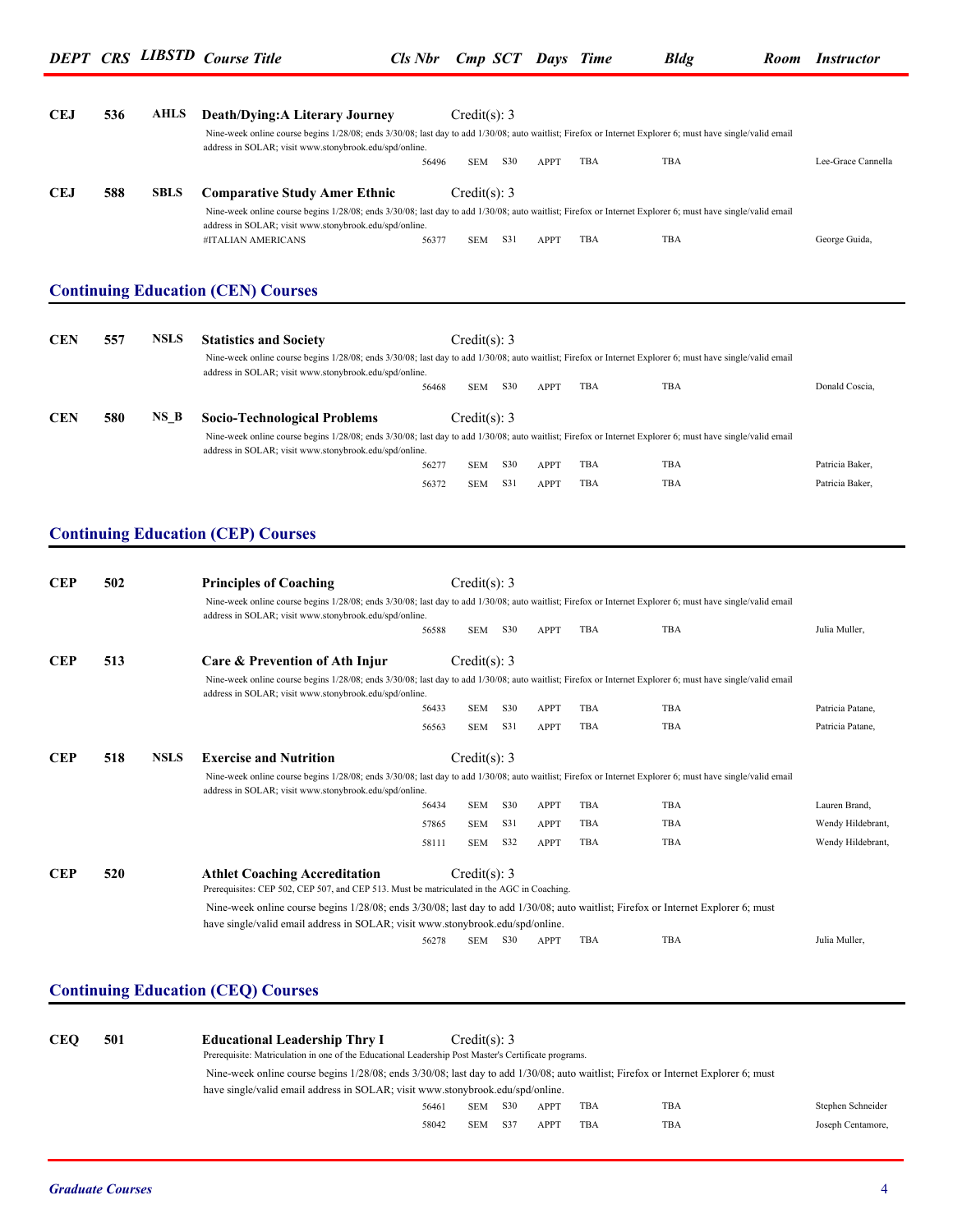| <b>CEQ</b> | 501 |             | <b>Educational Leadership Thry I</b><br>Prerequisite: Matriculation in one of the Educational Leadership Post Master's Certificate programs.                                                                         |       | Credit(s): 3   |     |             |     |     |                    |
|------------|-----|-------------|----------------------------------------------------------------------------------------------------------------------------------------------------------------------------------------------------------------------|-------|----------------|-----|-------------|-----|-----|--------------------|
|            |     |             | Nine-week online course begins 1/28/08; ends 3/30/08; last day to add 1/30/08; auto waitlist; Firefox or Internet Explorer 6; must                                                                                   |       |                |     |             |     |     |                    |
|            |     |             | have single/valid email address in SOLAR; visit www.stonybrook.edu/spd/online.                                                                                                                                       | 58043 | SEM            | S38 | APPT        | TBA | TBA | Joseph Centamore,  |
|            |     |             |                                                                                                                                                                                                                      | 56511 | SEM            | S39 | <b>APPT</b> | TBA | TBA | Joseph Centamore,  |
| <b>CEQ</b> | 502 |             | <b>Educational Leadership Thry II</b>                                                                                                                                                                                |       | Credit(s): 3   |     |             |     |     |                    |
|            |     |             | Prerequisites: CEQ 501 and matriculation in one of the Educational Leadership Post Master's Certificate programs.                                                                                                    |       |                |     |             |     |     |                    |
|            |     |             | Nine-week online course begins 1/28/08; ends 3/30/08; last day to add 1/30/08; auto waitlist; Firefox or Internet Explorer 6; must<br>have single/valid email address in SOLAR; visit www.stonybrook.edu/spd/online. |       |                |     |             |     |     |                    |
|            |     |             |                                                                                                                                                                                                                      | 56279 | SEM            | S30 | APPT        | TBA | TBA | Joan Daly-Lewis,   |
|            |     |             |                                                                                                                                                                                                                      | 56501 | SEM S39        |     | APPT        | TBA | TBA | Joseph Centamore,  |
| <b>CEQ</b> | 541 |             | <b>School Building Leadership</b><br>Prerequisite: Matriculation in one of the Educational Leadership Post Master's Certificate programs.                                                                            |       | Credit(s): 3   |     |             |     |     |                    |
|            |     |             | Nine-week online course begins 1/28/08; ends 3/30/08; last day to add 1/30/08; auto waitlist; Firefox or Internet Explorer 6; must<br>have single/valid email address in SOLAR; visit www.stonybrook.edu/spd/online. |       |                |     |             |     |     |                    |
|            |     |             |                                                                                                                                                                                                                      | 58077 | SEM            | S30 | APPT        | TBA | TBA | Anthony Annunziato |
|            |     |             |                                                                                                                                                                                                                      | 58044 | SEM            | S37 | APPT        | TBA | TBA | Anthony Annunziato |
|            |     |             |                                                                                                                                                                                                                      | 58045 | SEM            | S38 | APPT        | TBA | TBA | Donald Sternberg,  |
|            |     |             |                                                                                                                                                                                                                      | 57846 | SEM            | S39 | APPT        | TBA | TBA | Donald Sternberg,  |
| <b>CEQ</b> | 555 |             | <b>Supervision of Instruction</b><br>Prerequisite: Matriculation in one of the Educational Leadership Post Master's Certificate programs.                                                                            |       | Credit(s): 3   |     |             |     |     |                    |
|            |     |             | Nine-week online course begins 1/28/08; ends 3/30/08; last day to add 1/30/08; auto waitlist; Firefox or Internet Explorer 6; must                                                                                   |       |                |     |             |     |     |                    |
|            |     |             | have single/valid email address in SOLAR; visit www.stonybrook.edu/spd/online.                                                                                                                                       |       |                |     |             |     |     |                    |
|            |     |             |                                                                                                                                                                                                                      | 56282 | SEM S30        |     | APPT        | TBA | TBA | Allen Smith,       |
|            |     |             |                                                                                                                                                                                                                      | 58046 | SEM            | S39 | <b>APPT</b> | TBA | TBA | Allen Smith,       |
| <b>CEQ</b> | 571 |             | <b>School Business Administration</b><br>Prerequisite: Matriculation in one of the Educational Leadership Post Master's Certificate programs.                                                                        |       | Credit(s): 3   |     |             |     |     |                    |
|            |     |             | Nine-week online course begins 1/28/08; ends 3/30/08; last day to add 1/30/08; auto waitlist; Firefox or Internet Explorer 6; must                                                                                   |       |                |     |             |     |     |                    |
|            |     |             | have single/valid email address in SOLAR; visit www.stonybrook.edu/spd/online.                                                                                                                                       |       |                |     |             |     |     |                    |
|            |     |             |                                                                                                                                                                                                                      | 56463 | SEM S30        |     | APPT        | TBA | TBA | Stanley Packman,   |
|            |     |             |                                                                                                                                                                                                                      |       |                |     |             |     |     |                    |
|            |     |             | <b>Continuing Education (CER) Courses</b>                                                                                                                                                                            |       |                |     |             |     |     |                    |
|            |     |             |                                                                                                                                                                                                                      |       |                |     |             |     |     |                    |
| <b>CER</b> | 538 | <b>SBLS</b> | <b>Social Issues State Local Govt</b>                                                                                                                                                                                |       | Credit(s): $3$ |     |             |     |     |                    |
|            |     |             | Nine-week online course begins 1/28/08; ends 3/30/08; last day to add 1/30/08; auto waitlist; Firefox or Internet Explorer 6; must have single/valid email                                                           |       |                |     |             |     |     |                    |
|            |     |             | address in SOLAR; visit www.stonybrook.edu/spd/online.                                                                                                                                                               |       |                |     |             | TBA | TBA | Seth Forman,       |
|            |     |             |                                                                                                                                                                                                                      | 56502 | SEM            | S30 | APPT        |     |     |                    |
|            |     |             |                                                                                                                                                                                                                      |       |                |     |             |     |     |                    |
|            |     |             | <b>Continuing Education (CES) Courses</b>                                                                                                                                                                            |       |                |     |             |     |     |                    |
|            |     |             |                                                                                                                                                                                                                      |       |                |     |             |     |     |                    |
| <b>CES</b> | 515 |             | <b>Survey of Human Resource Admin</b><br>Nine-week online course begins 1/28/08; ends 3/30/08; last day to add 1/30/08; auto waitlist; Firefox or Internet Explorer 6; must have single/valid email                  |       | Credit(s): $3$ |     |             |     |     |                    |
|            |     |             | address in SOLAR; visit www.stonybrook.edu/spd/online.                                                                                                                                                               | 57818 | SEM            | S30 | APPT        | TBA | TBA | Richard Gatteau,   |
|            |     |             |                                                                                                                                                                                                                      | 58104 | SEM            | S31 | APPT        | TBA | TBA | Richard Gatteau,   |
|            |     |             |                                                                                                                                                                                                                      |       |                |     |             |     |     |                    |
| <b>CES</b> | 516 |             | <b>Survey of Labor/Empl Relations</b>                                                                                                                                                                                |       | Credit(s): 3   |     |             |     |     |                    |
|            |     |             | Nine-week online course begins 1/28/08; ends 3/30/08; last day to add 1/30/08; auto waitlist; Firefox or Internet Explorer 6; must have single/valid email                                                           |       |                |     |             |     |     |                    |
|            |     |             | address in SOLAR; visit www.stonybrook.edu/spd/online.                                                                                                                                                               | 57819 | LEC            | 30  | APPT        | TBA | TBA | Elizabeth Conklin  |
|            |     |             |                                                                                                                                                                                                                      |       |                |     |             |     |     |                    |
| <b>CES</b> | 523 |             | <b>HR Management Workshop</b>                                                                                                                                                                                        |       | Credit(s): $3$ |     |             |     |     |                    |
|            |     |             | Nine-week online course begins 1/28/08; ends 3/30/08; last day to add 1/30/08; auto waitlist; Firefox or Internet Explorer 6; must have single/valid email                                                           |       |                |     |             |     |     |                    |
|            |     |             | address in SOLAR; visit www.stonybrook.edu/spd/online.                                                                                                                                                               |       |                |     |             |     |     |                    |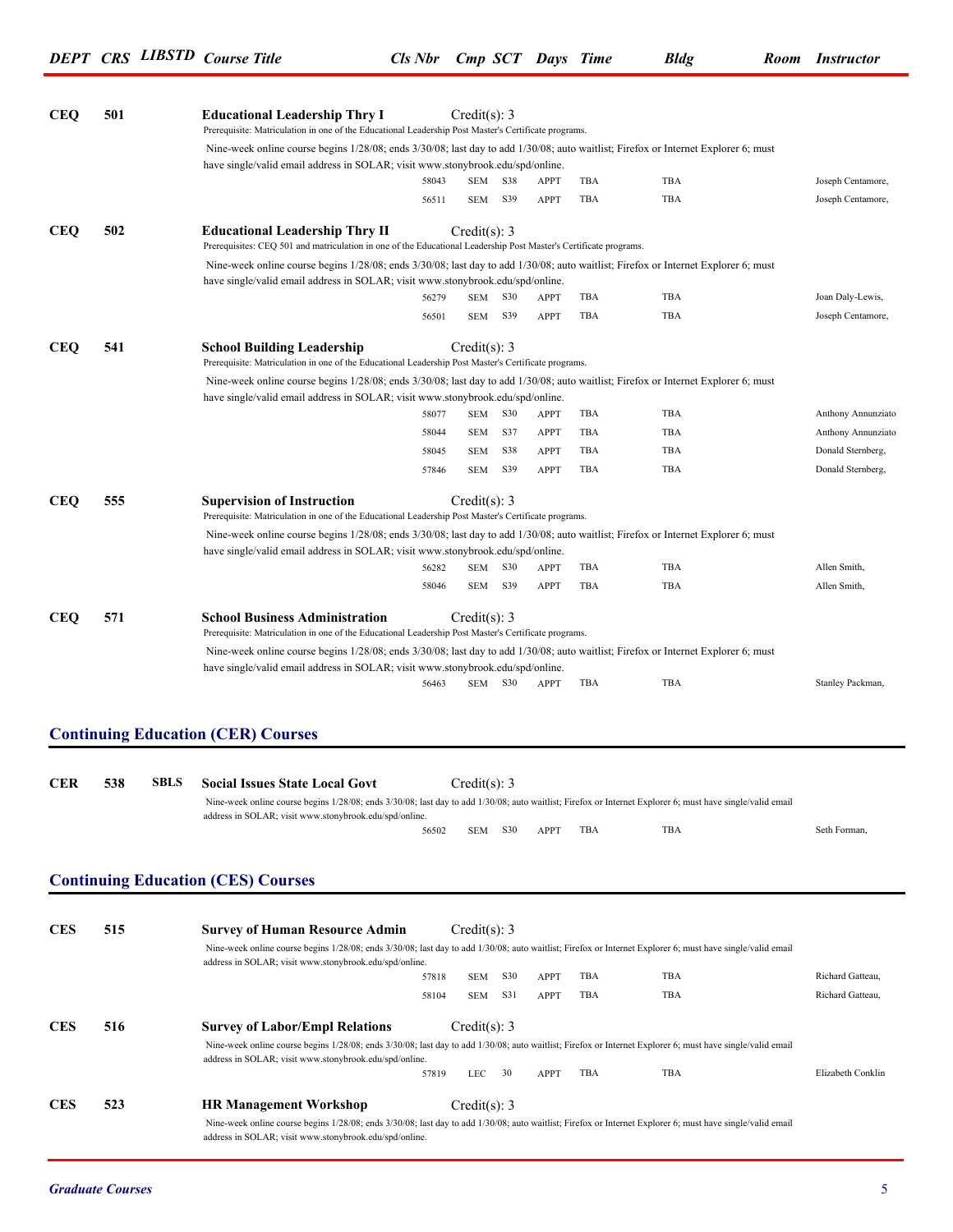| address in SOLAR; visit www.stonybrook.edu/spd/online.<br><b>CES</b><br>525<br><b>Employment Law</b><br>address in SOLAR; visit www.stonybrook.edu/spd/online.<br><b>CES</b><br>526<br><b>Job Evaluation and Compensatio</b><br>Prerequisite: CES 515 or MBA 532<br>have single/valid email address in SOLAR; visit www.stonybrook.edu/spd/online.<br><b>Continuing Education (CET) Courses</b><br><b>CET</b><br>550<br><b>SBLS</b><br>Racism: An Interdiscip Analys | 57820<br>56462<br>57821<br>Nine-week online course begins 1/28/08; ends 3/30/08; last day to add 1/30/08; auto waitlist; Firefox or Internet Explorer 6; must have single/valid email<br>56283 | <b>SEM</b><br>Credit(s): 3<br><b>SEM</b><br>Credit(s): 3<br>SEM<br>Credit(s): 3<br><b>SEM</b> | S30<br>S30<br>S30<br>S30 | APPT<br>APPT<br>APPT       | TBA<br>TBA<br>TBA | TBA<br>Nine-week online course begins 1/28/08; ends 3/30/08; last day to add 1/30/08; auto waitlist; Firefox or Internet Explorer 6; must have single/valid email<br>TBA<br>Nine-week online course begins 1/28/08; ends 3/30/08; last day to add 1/30/08; auto waitlist; Firefox or Internet Explorer 6; must<br>TBA | Edward Mone,<br>Lynette Phillips,<br>William Liggan, |
|----------------------------------------------------------------------------------------------------------------------------------------------------------------------------------------------------------------------------------------------------------------------------------------------------------------------------------------------------------------------------------------------------------------------------------------------------------------------|------------------------------------------------------------------------------------------------------------------------------------------------------------------------------------------------|-----------------------------------------------------------------------------------------------|--------------------------|----------------------------|-------------------|-----------------------------------------------------------------------------------------------------------------------------------------------------------------------------------------------------------------------------------------------------------------------------------------------------------------------|------------------------------------------------------|
|                                                                                                                                                                                                                                                                                                                                                                                                                                                                      |                                                                                                                                                                                                |                                                                                               |                          |                            |                   |                                                                                                                                                                                                                                                                                                                       |                                                      |
|                                                                                                                                                                                                                                                                                                                                                                                                                                                                      |                                                                                                                                                                                                |                                                                                               |                          |                            |                   |                                                                                                                                                                                                                                                                                                                       |                                                      |
|                                                                                                                                                                                                                                                                                                                                                                                                                                                                      |                                                                                                                                                                                                |                                                                                               |                          |                            |                   |                                                                                                                                                                                                                                                                                                                       |                                                      |
|                                                                                                                                                                                                                                                                                                                                                                                                                                                                      |                                                                                                                                                                                                |                                                                                               |                          |                            |                   |                                                                                                                                                                                                                                                                                                                       |                                                      |
|                                                                                                                                                                                                                                                                                                                                                                                                                                                                      |                                                                                                                                                                                                |                                                                                               |                          |                            |                   |                                                                                                                                                                                                                                                                                                                       |                                                      |
|                                                                                                                                                                                                                                                                                                                                                                                                                                                                      |                                                                                                                                                                                                |                                                                                               |                          |                            |                   |                                                                                                                                                                                                                                                                                                                       |                                                      |
|                                                                                                                                                                                                                                                                                                                                                                                                                                                                      |                                                                                                                                                                                                |                                                                                               |                          |                            |                   |                                                                                                                                                                                                                                                                                                                       |                                                      |
|                                                                                                                                                                                                                                                                                                                                                                                                                                                                      |                                                                                                                                                                                                |                                                                                               |                          |                            |                   |                                                                                                                                                                                                                                                                                                                       |                                                      |
|                                                                                                                                                                                                                                                                                                                                                                                                                                                                      |                                                                                                                                                                                                |                                                                                               |                          |                            |                   |                                                                                                                                                                                                                                                                                                                       |                                                      |
|                                                                                                                                                                                                                                                                                                                                                                                                                                                                      |                                                                                                                                                                                                |                                                                                               |                          |                            |                   |                                                                                                                                                                                                                                                                                                                       |                                                      |
| address in SOLAR; visit www.stonybrook.edu/spd/online.                                                                                                                                                                                                                                                                                                                                                                                                               |                                                                                                                                                                                                |                                                                                               |                          |                            |                   |                                                                                                                                                                                                                                                                                                                       |                                                      |
|                                                                                                                                                                                                                                                                                                                                                                                                                                                                      |                                                                                                                                                                                                |                                                                                               |                          | APPT                       | TBA               | TBA                                                                                                                                                                                                                                                                                                                   | Harvey Karron,                                       |
|                                                                                                                                                                                                                                                                                                                                                                                                                                                                      |                                                                                                                                                                                                |                                                                                               |                          |                            |                   |                                                                                                                                                                                                                                                                                                                       |                                                      |
| <b>Continuing Education (CEV) Courses</b>                                                                                                                                                                                                                                                                                                                                                                                                                            |                                                                                                                                                                                                |                                                                                               |                          |                            |                   |                                                                                                                                                                                                                                                                                                                       |                                                      |
|                                                                                                                                                                                                                                                                                                                                                                                                                                                                      |                                                                                                                                                                                                |                                                                                               |                          |                            |                   |                                                                                                                                                                                                                                                                                                                       |                                                      |
| <b>CEV</b><br>501<br><b>AHLS</b><br><b>Who Knows Where the Time Goes?</b>                                                                                                                                                                                                                                                                                                                                                                                            |                                                                                                                                                                                                | Credit(s): 3                                                                                  |                          |                            |                   | Nine-week online course begins 1/28/08; ends 3/30/08; last day to add 1/30/08; auto waitlist; Firefox or Internet Explorer 6; must have single/valid email                                                                                                                                                            |                                                      |
| address in SOLAR; visit www.stonybrook.edu/spd/online.                                                                                                                                                                                                                                                                                                                                                                                                               |                                                                                                                                                                                                |                                                                                               |                          |                            |                   |                                                                                                                                                                                                                                                                                                                       |                                                      |
|                                                                                                                                                                                                                                                                                                                                                                                                                                                                      | 56285                                                                                                                                                                                          | <b>SEM</b>                                                                                    | S30                      | APPT                       | TBA               | TBA                                                                                                                                                                                                                                                                                                                   | Laura Koplewitz,                                     |
|                                                                                                                                                                                                                                                                                                                                                                                                                                                                      | 56367                                                                                                                                                                                          | <b>SEM</b>                                                                                    | S31                      | APPT                       | TBA               | TBA                                                                                                                                                                                                                                                                                                                   | Laura Koplewitz,                                     |
| <b>CEV</b><br>502<br>Who, What, & Why of Education                                                                                                                                                                                                                                                                                                                                                                                                                   |                                                                                                                                                                                                | Credit(s): 3                                                                                  |                          |                            |                   |                                                                                                                                                                                                                                                                                                                       |                                                      |
| address in SOLAR; visit www.stonybrook.edu/spd/online.                                                                                                                                                                                                                                                                                                                                                                                                               |                                                                                                                                                                                                |                                                                                               |                          |                            |                   | Nine-week online course begins 1/28/08; ends 3/30/08; last day to add 1/30/08; auto waitlist; Firefox or Internet Explorer 6; must have single/valid email                                                                                                                                                            |                                                      |
|                                                                                                                                                                                                                                                                                                                                                                                                                                                                      | 57803                                                                                                                                                                                          | <b>SEM</b>                                                                                    | S30                      | APPT                       | TBA               | <b>TBA</b>                                                                                                                                                                                                                                                                                                            | Paul Baker,                                          |
| <b>CEV</b><br>503<br><b>Changing Classroom</b>                                                                                                                                                                                                                                                                                                                                                                                                                       |                                                                                                                                                                                                | Credit(s): 3                                                                                  |                          |                            |                   |                                                                                                                                                                                                                                                                                                                       |                                                      |
|                                                                                                                                                                                                                                                                                                                                                                                                                                                                      |                                                                                                                                                                                                |                                                                                               |                          |                            |                   | Nine-week online course begins 1/28/08; ends 3/30/08; last day to add 1/30/08; auto waitlist; Firefox or Internet Explorer 6; must have single/valid email                                                                                                                                                            |                                                      |
| address in SOLAR; visit www.stonybrook.edu/spd/online.                                                                                                                                                                                                                                                                                                                                                                                                               | 56286                                                                                                                                                                                          | SEM                                                                                           | <b>S30</b>               | APPT                       | TBA               | TBA                                                                                                                                                                                                                                                                                                                   | Paul Baker,                                          |
| <b>CEV</b><br>504<br>AHLS                                                                                                                                                                                                                                                                                                                                                                                                                                            |                                                                                                                                                                                                | Credit(s): $3$                                                                                |                          |                            |                   |                                                                                                                                                                                                                                                                                                                       |                                                      |
| <b>Edge of World: Concept of Spac</b>                                                                                                                                                                                                                                                                                                                                                                                                                                |                                                                                                                                                                                                |                                                                                               |                          |                            |                   | Nine-week online course begins 1/28/08; ends 3/30/08; last day to add 1/30/08; auto waitlist; Firefox or Internet Explorer 6; must have single/valid email                                                                                                                                                            |                                                      |
| address in SOLAR; visit www.stonybrook.edu/spd/online.                                                                                                                                                                                                                                                                                                                                                                                                               |                                                                                                                                                                                                |                                                                                               |                          |                            |                   |                                                                                                                                                                                                                                                                                                                       |                                                      |
|                                                                                                                                                                                                                                                                                                                                                                                                                                                                      | 56287<br>56368                                                                                                                                                                                 | <b>SEM</b><br><b>SEM</b>                                                                      | S30<br>S31               | <b>APPT</b><br><b>APPT</b> | TBA<br>TBA        | TBA<br>TBA                                                                                                                                                                                                                                                                                                            | Laura Koplewitz,<br>Laura Koplewitz,                 |
|                                                                                                                                                                                                                                                                                                                                                                                                                                                                      |                                                                                                                                                                                                |                                                                                               |                          |                            |                   |                                                                                                                                                                                                                                                                                                                       |                                                      |
| <b>CEV</b><br>508<br>Writing & Understndg Poetry I                                                                                                                                                                                                                                                                                                                                                                                                                   |                                                                                                                                                                                                | Credit(s): 3                                                                                  |                          |                            |                   |                                                                                                                                                                                                                                                                                                                       |                                                      |
| address in SOLAR; visit www.stonybrook.edu/spd/online.                                                                                                                                                                                                                                                                                                                                                                                                               |                                                                                                                                                                                                |                                                                                               |                          |                            |                   | Nine-week online course begins 1/28/08; ends 3/30/08; last day to add 1/30/08; auto waitlist; Firefox or Internet Explorer 6; must have single/valid email                                                                                                                                                            |                                                      |
|                                                                                                                                                                                                                                                                                                                                                                                                                                                                      | 56497                                                                                                                                                                                          | <b>SEM</b>                                                                                    | S30                      | APPT                       | TBA               | TBA                                                                                                                                                                                                                                                                                                                   | Chris Semansky,                                      |
| <b>CEV</b><br><b>AHSB</b><br>520<br>Lit/Culture of Poker in Amer                                                                                                                                                                                                                                                                                                                                                                                                     |                                                                                                                                                                                                | Credit(s): 3                                                                                  |                          |                            |                   |                                                                                                                                                                                                                                                                                                                       |                                                      |
| address in SOLAR; visit www.stonybrook.edu/spd/online.                                                                                                                                                                                                                                                                                                                                                                                                               |                                                                                                                                                                                                |                                                                                               |                          |                            |                   | Nine-week online course begins 1/28/08; ends 3/30/08; last day to add 1/30/08; auto waitlist; Firefox or Internet Explorer 6; must have single/valid email                                                                                                                                                            |                                                      |
|                                                                                                                                                                                                                                                                                                                                                                                                                                                                      | 56514                                                                                                                                                                                          | <b>SEM</b>                                                                                    | S30                      | <b>APPT</b>                | TBA               | TBA                                                                                                                                                                                                                                                                                                                   | Chris Semansky,                                      |
| <b>CEV</b><br>537<br><b>SBLS</b><br><b>Seeking Happiness: A Journey</b><br>address in SOLAR; visit www.stonybrook.edu/spd/online.                                                                                                                                                                                                                                                                                                                                    |                                                                                                                                                                                                | Credit(s): 3                                                                                  |                          |                            |                   | Nine-week online course begins 1/28/08; ends 3/30/08; last day to add 1/30/08; auto waitlist; Firefox or Internet Explorer 6; must have single/valid email                                                                                                                                                            |                                                      |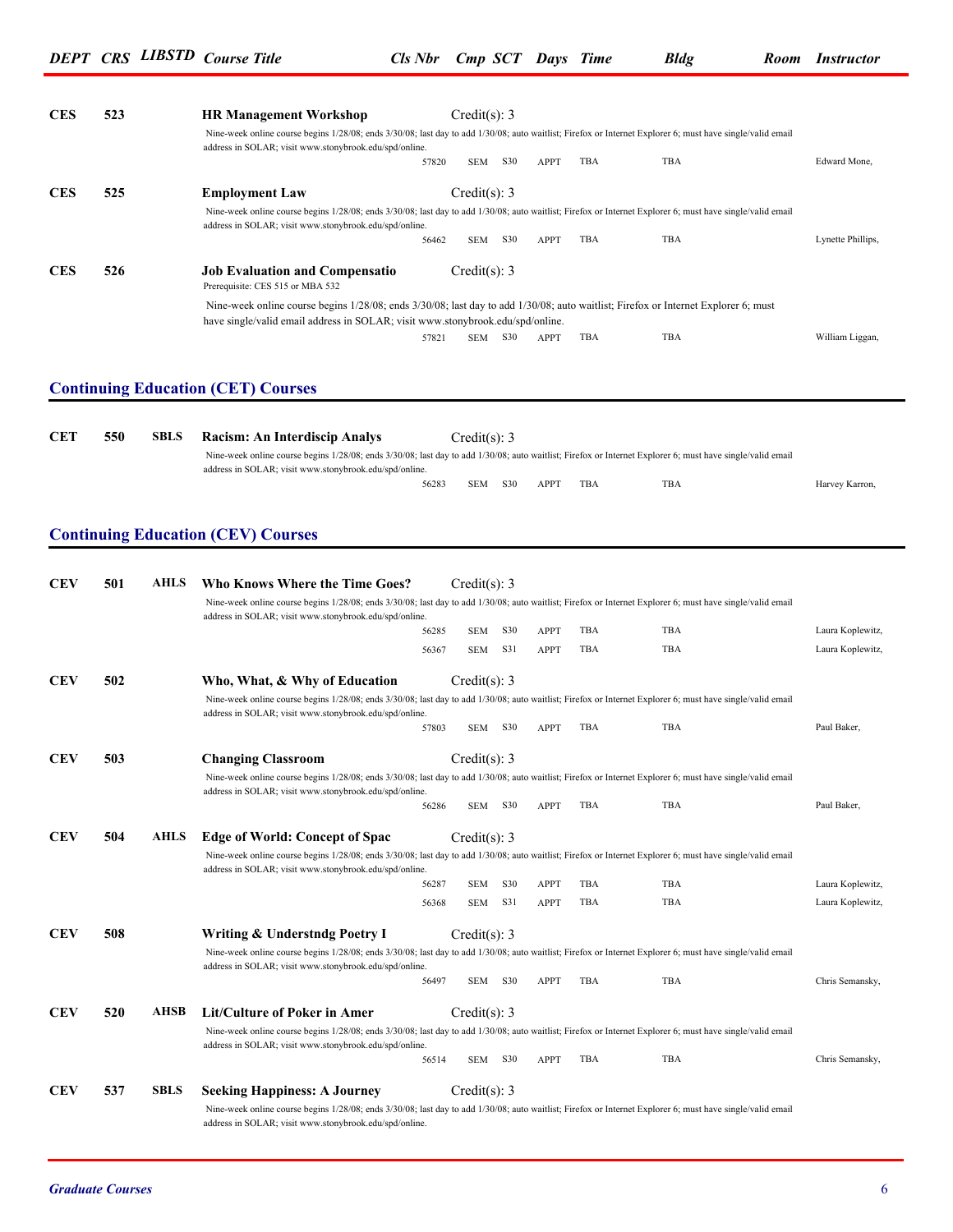| <b>CEV</b> | 537 | <b>SBLS</b> | <b>Seeking Happiness: A Journey</b>                                                                                                                                                                                        |                | Credit(s): 3     |            |              |            |            |                                      |
|------------|-----|-------------|----------------------------------------------------------------------------------------------------------------------------------------------------------------------------------------------------------------------------|----------------|------------------|------------|--------------|------------|------------|--------------------------------------|
|            |     |             | Nine-week online course begins 1/28/08; ends 3/30/08; last day to add 1/30/08; auto waitlist; Firefox or Internet Explorer 6; must have single/valid email                                                                 |                |                  |            |              |            |            |                                      |
|            |     |             | address in SOLAR; visit www.stonybrook.edu/spd/online.                                                                                                                                                                     | 56294          | <b>SEM</b>       | S30        | APPT         | TBA        | TBA        | Wendy Turgeon,                       |
| <b>CEV</b> | 541 | <b>AHLS</b> | The Italian American Experienc                                                                                                                                                                                             |                | Credit(s): 3     |            |              |            |            |                                      |
|            |     |             | Nine-week online course begins 1/28/08; ends 3/30/08; last day to add 1/30/08; auto waitlist; Firefox or Internet Explorer 6; must have single/valid email<br>address in SOLAR; visit www.stonybrook.edu/spd/online.       |                |                  |            |              |            |            |                                      |
|            |     |             |                                                                                                                                                                                                                            | 56443          | SEM S30          |            | <b>APPT</b>  | TBA        | TBA        | Eva Bovi,                            |
| <b>CEV</b> | 542 | <b>AHLS</b> | <b>Primo Levi and the Holocaust</b>                                                                                                                                                                                        |                | Credit $(s)$ : 3 |            |              |            |            |                                      |
|            |     |             | Nine-week online course begins 1/28/08; ends 3/30/08; last day to add 1/30/08; auto waitlist; Firefox or Internet Explorer 6; must have single/valid email                                                                 |                |                  |            |              |            |            |                                      |
|            |     |             | address in SOLAR; visit www.stonybrook.edu/spd/online.                                                                                                                                                                     |                |                  |            |              |            |            |                                      |
|            |     |             |                                                                                                                                                                                                                            | 56409          | SEM              | S30        | APPT         | TBA        | TBA        | Eva Bovi,                            |
|            |     |             | <b>Continuing Education (CEX) Courses</b>                                                                                                                                                                                  |                |                  |            |              |            |            |                                      |
|            |     |             |                                                                                                                                                                                                                            |                |                  |            |              |            |            |                                      |
| <b>CEX</b> | 520 | MPSA        | <b>Ethics in Management</b>                                                                                                                                                                                                |                | Credit(s): 3     |            |              |            |            |                                      |
|            |     |             | Nine-week online course begins 1/28/08; ends 3/30/08; last day to add 1/30/08; auto waitlist; Firefox or Internet Explorer 6; must have single/valid email                                                                 |                |                  |            |              |            |            |                                      |
|            |     |             | address in SOLAR; visit www.stonybrook.edu/spd/online.                                                                                                                                                                     |                |                  |            |              |            |            |                                      |
|            |     |             |                                                                                                                                                                                                                            | 56564          | <b>SEM</b>       | S30        | <b>APPT</b>  | TBA        | TBA        | Wendy Turgeon,                       |
| <b>CEX</b> | 538 |             | <b>Organizational Change and Deve</b><br>Prerequisite: MBA 532/CES 515                                                                                                                                                     |                | Credit(s): 3     |            |              |            |            |                                      |
|            |     |             | Nine-week online course begins $1/28/08$ ; ends $3/30/08$ ; last day to add $1/30/08$ ; auto waitlist; Firefox or Internet Explorer 6; must                                                                                |                |                  |            |              |            |            |                                      |
|            |     |             | have single/valid email address in SOLAR; visit www.stonybrook.edu/spd/online.                                                                                                                                             |                |                  |            |              |            |            |                                      |
|            |     |             |                                                                                                                                                                                                                            | 56573<br>58100 | SEM<br>SEM       | S30<br>S31 | APPT<br>APPT | TBA<br>TBA | TBA<br>TBA | Edward Delgaizo,<br>Edward Delgaizo, |
|            |     |             |                                                                                                                                                                                                                            |                |                  |            |              |            |            |                                      |
| <b>CEY</b> | 507 | <b>NSLS</b> | <b>Continuing Education (CEY) Courses</b><br><b>Long Island's Groundwater</b>                                                                                                                                              |                | Credit(s): 3     |            |              |            |            |                                      |
|            |     |             | Nine-week online course begins 1/28/08; ends 3/30/08; last day to add 1/30/08; auto waitlist; Firefox or Internet Explorer 6; must have single/valid email                                                                 |                |                  |            |              |            |            |                                      |
|            |     |             | address in SOLAR; visit www.stonybrook.edu/spd/online.                                                                                                                                                                     |                |                  |            |              |            |            |                                      |
|            |     |             |                                                                                                                                                                                                                            | 56467          | SEM              | <b>S30</b> | APPT         | TBA        | TBA        | Henry Bokuniewicz                    |
| <b>CEY</b> | 508 | <b>NSLS</b> | <b>Living with Radiation</b>                                                                                                                                                                                               |                | Credit(s): 3     |            |              |            |            |                                      |
|            |     |             | Nine-week online course begins 1/28/08; ends 3/30/08; last day to add 1/30/08; auto waitlist; Firefox or Internet Explorer 6; must have single/valid email                                                                 |                |                  |            |              |            |            |                                      |
|            |     |             | address in SOLAR; visit www.stonybrook.edu/spd/online.                                                                                                                                                                     | 56562          | <b>SEM</b>       | <b>S30</b> | APPT         | TBA        | TBA        | Janakiram Naidu,                     |
|            |     |             |                                                                                                                                                                                                                            |                |                  |            |              |            |            |                                      |
|            |     |             |                                                                                                                                                                                                                            |                |                  |            |              |            |            |                                      |
|            |     |             | <b>BUSINESS ADMINISTRATION (MBA) Courses</b>                                                                                                                                                                               |                |                  |            |              |            |            |                                      |
|            |     |             |                                                                                                                                                                                                                            |                |                  |            |              |            |            |                                      |
| MBA        | 523 |             | <b>HR Management Workshop</b>                                                                                                                                                                                              |                | Credit $(s)$ : 3 |            |              |            |            |                                      |
|            |     |             | Note: Nine-week online course begins 1/28/08; ends 3/30/08; last day to add 1/30/08; auto waitlist; Firefox or Internet Explorer 6; must have single/valid<br>email address in SOLAR; visit www.stonybrook.edu/spd/online. |                |                  |            |              |            |            |                                      |
|            |     |             |                                                                                                                                                                                                                            | 57827          | SEM              | S30        | APPT         | TBA        | TBA        | Edward Mone,                         |
|            |     |             |                                                                                                                                                                                                                            |                |                  |            |              |            |            |                                      |
| MBA        | 525 |             | <b>Employment Law</b>                                                                                                                                                                                                      |                | Credit(s): 3     |            |              |            |            |                                      |
|            |     |             | Nine-week online course begins 1/28/08; ends 3/30/08; last day to add 1/30/08; auto waitlist; Firefox or Internet Explorer 6; must have single/valid email<br>address in SOLAR; visit www.stonybrook.edu/spd/online.       |                |                  |            |              |            |            |                                      |
|            |     |             |                                                                                                                                                                                                                            | 53951          | SEM              | S30        | APPT         | TBA        | TBA        | Lynette Phillips,                    |
| MBA        | 526 |             | <b>Job Evaluation and Compensatio</b>                                                                                                                                                                                      |                | Credit(s): 3     |            |              |            |            |                                      |
|            |     |             | Note: Nine-week online course begins 1/28/08; ends 3/30/08; last day to add 1/30/08; auto waitlist; Firefox or Internet Explorer 6; must have single/valid                                                                 |                |                  |            |              |            |            |                                      |
|            |     |             | email                                                                                                                                                                                                                      |                |                  |            |              |            |            |                                      |
|            |     |             |                                                                                                                                                                                                                            | 57828          | SEM              | <b>S30</b> | APPT         | TBA        | TBA        | William Liggan,                      |
|            |     |             |                                                                                                                                                                                                                            |                |                  |            |              |            |            |                                      |